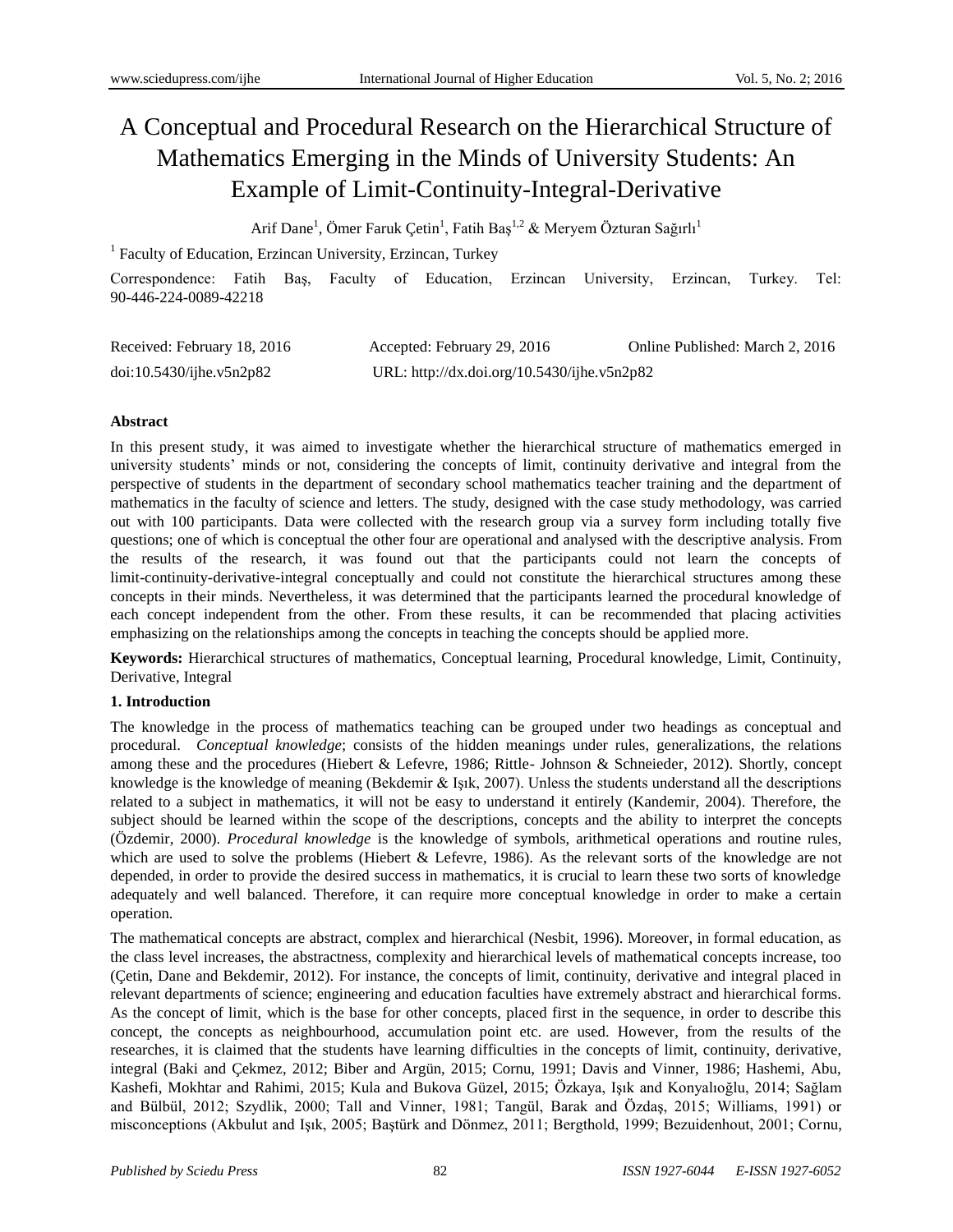1991; Davis and Vinner, 1986; Dönmez, 2009; Gray and Tall,1991; Jordaan, 2005; Orton, 1983; Szydlik, 2000; Tall and Vinner, 1981; Tall, 1993; Williams,1989, 1991). Çetin, et al. (2012) claimed that on the bases of most of these difficulties and misconceptions, that there are deficiencies related to the concept of accumulation point. Because, in order that the limit of a function exists at any point, firstly, it is necessary that point must be the accumulation point (Balcı, 1997). Therefore, the conceptual knowledge which should be obtained related to a set which contains accumulation point, is a circumstance that the limit, continuity, derivative and integral concepts in this set to be learned.

This situation makes us think of the question whether undergraduate students have knowledge of the hierarchical structure of mathematics or not. From this point, in this study, it was aimed to investigate whether the hierarchical structure of mathematics emerged in university students' minds or not, the concepts of limit, continuity, derivative and integral from the perspective of students in the department of secondary school mathematics teacher training and the department of mathematics in the faculty of science and letters.. With this aim, these following research questions were asked;

1. What are the conceptual learning levels of students in the department of secondary school mathematics teacher training and the department of mathematics in the faculty of science and letters related to limit, continuity, derivative and integral?

2. What are the procedural learning levels of students in the department of secondary school mathematics teacher training and the department of mathematics in the faculty of science and letters related to limit, continuity, derivative and integral?

# **2. Method**

This study was designed with the case study method, which is one of the interactive designs of qualitative approaches and enables to examine the research topic deeply in order to reveal all the data in detail (McMillan, 2000, p. 316; Patton, 2002, p. 447). In the case study method, it is necessary to determine a case to start the research, handle the determined case more deeply, and carry it to complex fields (Bogdan and Biklen, 2007, p. 59). The conceptual and procedural learning levels related to the determined mathematical concepts determined within the scope of this study were handled in detail.

# *2.1 Study Group*

The study group consists of a hundred (100) participants who are still fourth-grade-students at the department of secondary school mathematics teacher training at a faculty of education and the department of mathematics in the faculty of science and letters in a medium province located eastern Turkey. Constituting the study group was completed in two stages. At the first stage, the research university was determined using the convenience sampling that enables constituting the research group among the ones who can easily be reached and economical in terms of time – money-effort etc. (Patton, 2002, p.242). At the second stage, typical situation sampling method enabling some previously determined significance criteria, preferred for enabling all the situations to be studied and revised (Patton, 2002, p.238) was determined. Considering the criterion that all of the lessons containing these concepts need to be completed, it was decided to carry out the study with the students at the department of secondary school mathematics teacher training at a faculty of education and the department of mathematics in the faculty of science and letters in the determined university.

In the Department of Mathematics at the Faculty of Science and Letters, the concepts 'limit, continuity, derivative and definitive integral which consist of various forms of accumulation point' mainly place in first grade the lessons as Analysis-I and II; in second grade Analysis -III and IV, in third grade; Complex Functions Theories-I and II, Topology-I and II; in fourth grade Real and Functional Analysis, in the department of secondary school mathematics in Faculty of Education; in second grade Analysis-I and II and in third grade Analysis-III.

# *2.2 Data Collection Tool*

Data, in this study, were collected via a survey form named as the Conceptional-Procedural Knowledge Form Related to the Concepts of Limit-Continuity-Derivative-Integral (CPKFRCLCDI). CPKFRCLCDI consists of totally five questions- related to the limit, continuity, derivative and definite integral- one is investigating the conceptual the other four are investigating procedural knowledge. It was prepared by four experts in the field and one language expert. The questions placed in CPKFRCLCDI are as follows;

1. What can be expressed about the solutions of the problems below related to the f function given as  $f: Z \rightarrow$ Z ve  $f(x) = 2x + 1$  ? Explain shortly.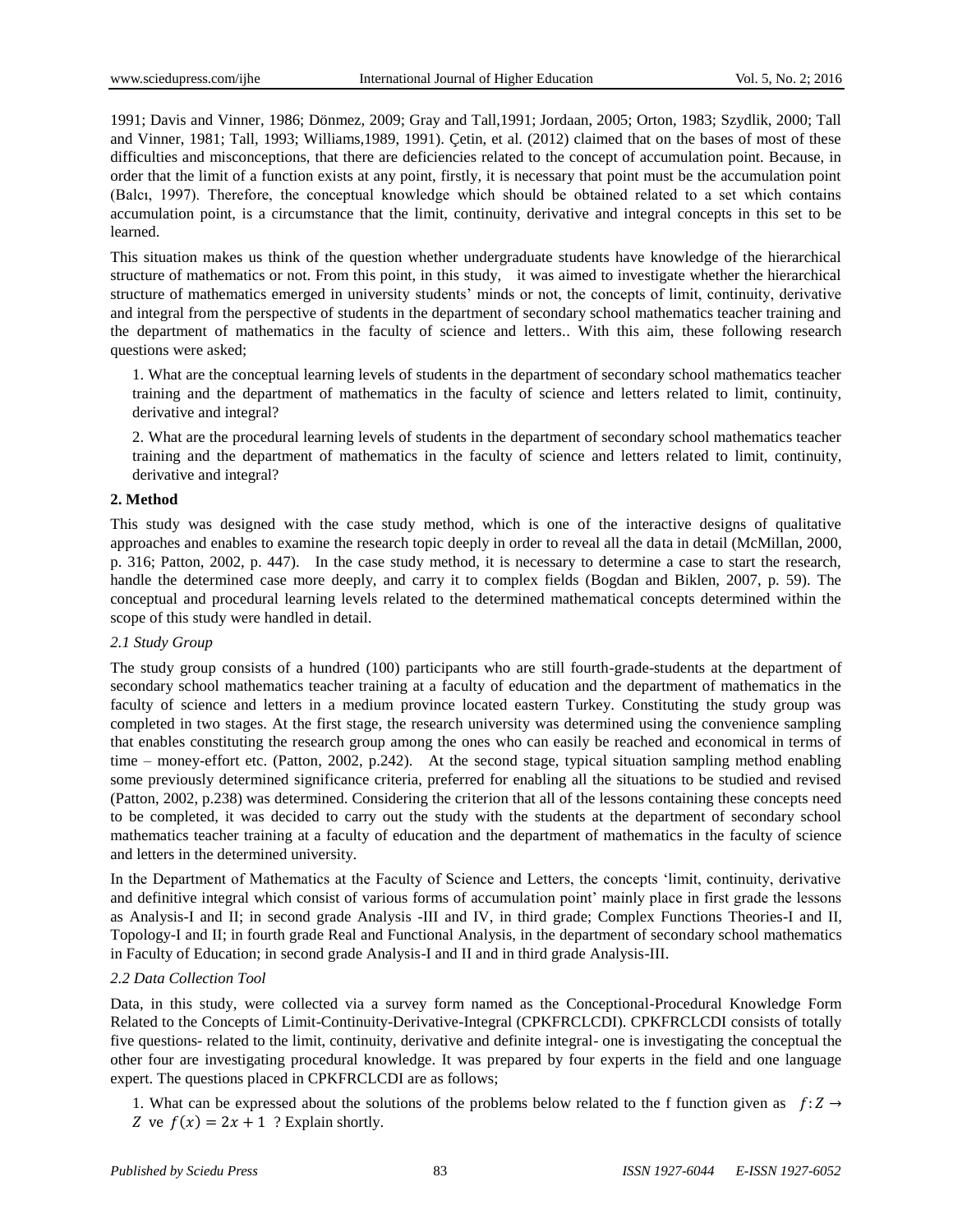- 2. Calculate the limit of  $\lim_{x\to 1} (2x + 1)$ .
- 3. Does the function  $f(x) = 2x + 1$  continual at the point of x=1?
- 4. Calculate the derivative of  $\frac{d}{dx}(2x + 1)$ .
- 5. Calculate the definite integral of  $\int_1^3 (2x + 1)$  $\int_{1}^{6} (2x+1) dx$ .

With the help of the questions placed in the form, the concepts limit, continuity, derivative and integral and relevant solutions were specialized to accumulation point and more specifically to the concept of neighbourhood. That is, the function given in the problem was defined in the set of integers and including the point 1, each neighbourhood of the determination set is not related to the set, the elements of the determination set are not the accumulation points. Therefore, as it is not possible to approach the point  $x=1$  from right or left, limit at this point cannot be determined. As the limit cannot be determined, the continuity, derivative and integral related to this concept cannot be determined, neither. Thus, as the students' set of integers do not obtain an accumulation point, their thoughts of limit, continuity, derivative and integral cannot be calculated, in a way, will give information about their understanding the hierarchical structure of mathematics.

### *2.3 Data Collection and Analysis*

During a course period, the participants were asked to answer the questions stated in CPKFRCLCDI written and individually. The students were banned to affect each other during the process of answering. The forms filled by the participants were collected at the end of the determined period, they were archived with coding the faculty of science, and letters as 'F' and the faculty of education as 'E', and the numbers after the letters described the sequence numbers.

Four experts, who are experienced in analysis and quantitative research, studying spontaneously and together, made the analysis of the collected data. During the process of analysis in which the consensus was taken the base, the descriptive analysis method whose conceptual structure was previously determined (Yıldırım and Şimşek, 2005) was applied. Therefore, according the joint decision of the researchers, the data within the scope of the first question was analysed based on expressing-not expressing opinions about the relevant solution, the data within the scope of other questions, the ability of making- not making the operations about the relevant concept correctly. The gathered findings are indicated with the following Tables.

### **3. Findings**

In this section, the gathered findings related to the sub-problems are presented in order.

*3.1 The Findings Related to the First Sub-problem; What are the conceptual learning levels of students in the department of secondary school mathematics teacher training and the department of mathematics in the faculty of science and letters related to limit, continuity, derivative and integral?* 

Within the scope of this sub-problem, the solutions to the questions; for the function as ' $f: Z \to Z$  and  $f(x) = 2x +$ 1' ' $\lim_{x\to 1}(2x+1)$ ', 'is f function continual at the point  $x=1$ ,  $\frac{d}{dx}(2x+1)$ ' and  $\int_1^3(2x+1)$  $\int_{1}^{3} (2x + 1) dx'$  were analysed through expressing-not expressing opinions. The gathered findings are indicated in Figure 1.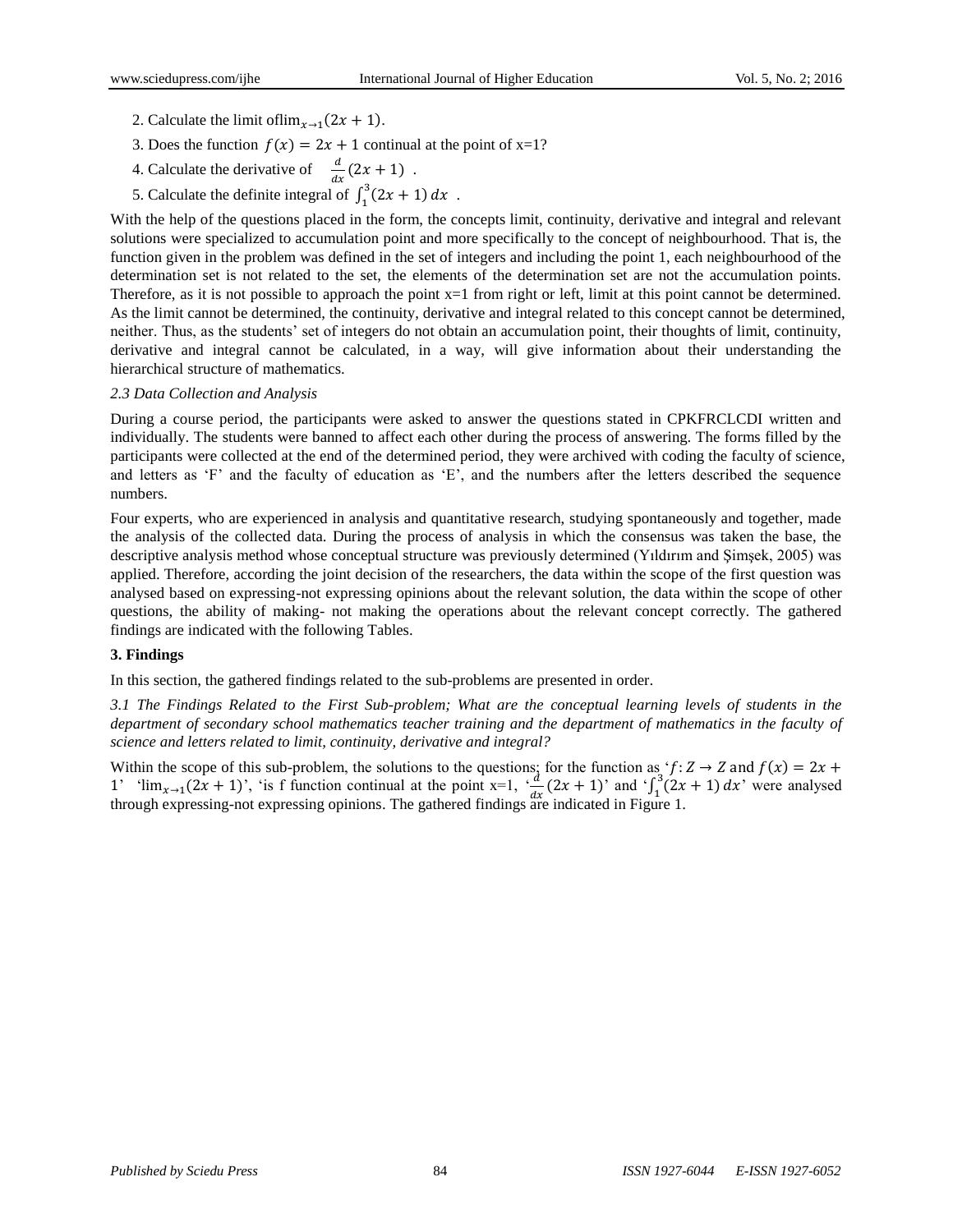

Figure 1. The distribution of solutions to the conceptual problem by the participants

As it is indicated in Figure 1, the percentage of those who expressed the correct opinion related to that there was no solution of the problem of limit stated in CPKFRCLCDI, according to the faculties are: for the Faculty of Education is 2% and for the Faculty of Science and Letters is 10%. Totally, while 6% of all the participants expressed opinion as there was no solution for the problem related to the limit, 32% expressed incorrect answers about the solution and 62% of them directly started to solve without expressing opinion. The expressions of F3 (correct opinion) and E42 (incorrect opinion) coded participants related to the existence of the solution are as follows;

ï

| 2. $\lim_{x\to 1}(2x+1)$<br>noviasi yoktu.                                                          | $\lim_{x\to 1}(2x+1)$<br>$lim_{x\to 1}(2x+1)$<br>$lim_{x\to 1}x + \sqrt{1 + 1}$<br>$lim_{x\to 1}x + \sqrt{1 + 1}$<br>$lim_{x\to 1}x + \sqrt{1 + 1}$<br>$lim_{x\to 1}x + \sqrt{1 + 1}$<br>$lim_{x\to 1}x + \sqrt{1 + 1}$<br>$lim_{x\to 1}x + \sqrt{1 + 1}$<br>$lim_{x\to 1}x + \sqrt{1 + 1}$<br>$lim_{x\to 1}x + \sqrt{1 + 1}$<br>$lim_{x\to 1}x + \sqrt{1 + 1}$<br>$0$ not to be helt various $\frac{1}{2}$ |
|-----------------------------------------------------------------------------------------------------|-------------------------------------------------------------------------------------------------------------------------------------------------------------------------------------------------------------------------------------------------------------------------------------------------------------------------------------------------------------------------------------------------------------|
| $\lim_{x\to 1}(2x + 1)$<br>'It has no limit. Because, integers do not have<br>accumulation points.' | $\lim_{x\to 1}(2x + 1)$<br>'Limit means approaching. When we approach the<br>function from right and left, it results equal and that<br>is, it has limit.'                                                                                                                                                                                                                                                  |
| Figure 2. F3 coded student's expression                                                             | Figure 3. E42 coded student's expression                                                                                                                                                                                                                                                                                                                                                                    |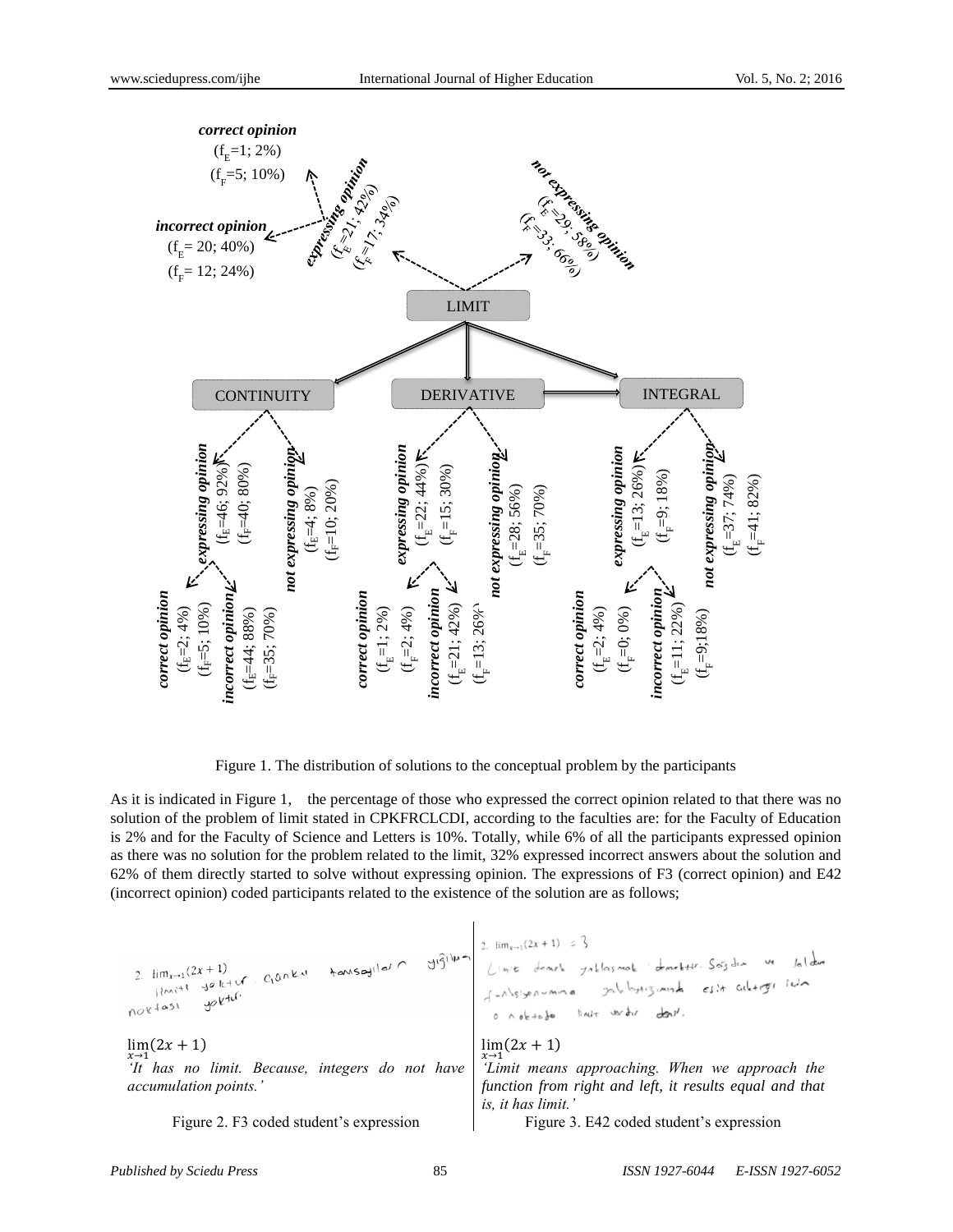As it is indicated in Table 1, the percentage of those who expressed the correct opinion related to that there was no solution of the problem of continuity stated in CPKFRCLCDI, according to the faculties are: for the Faculty of Education is 4 % and for the Faculty of Science and Letters 10%. Totally, while 7 % of all the participants expressed opinion as there was no solution for the problem related to the continuity, 79 % expressed incorrect answers about the solution and 14% of them directly started to solve without expressing opinion. The expressions of F33 (incorrect opinion) and E5 (correct opinion) coded participants related to the existence of the solution are as follows;

| förevli ve limiti oldupunden dolayı foxi fonlesipar<br>$x=1$ nottosinda süreklidir.    | lin, se lin giderken bakmama geretir ve l'den Lücist real synn.<br>alarat yaklasırkını reel sayı alamadığıma iciin süreklilikten bahsedemeyiz.     |
|----------------------------------------------------------------------------------------|----------------------------------------------------------------------------------------------------------------------------------------------------|
| 'As it has derivative and limit, $f(x)$ function is continuous at<br>the point $x=1$ ' | 'We should approach 1 from right and left. As it is<br>approached from left, because we can't use the<br>real numbers, we cannot find continuity.' |
| Figure 4. F33 coded student's expression                                               | Figure 5. E5 coded student's expression                                                                                                            |

As it is indicated in Table1, the percentage of those who expressed the correct opinion related to that there was no solution of the problem of derivative stated in CPKFRCLCDI, according to the faculties are: for the Faculty of Education is 2 % and for the Faculty of Science and Letters is 4 %. Totally, while 3 % of all the participants expressed opinion as there was no solution for the problem related to the derivative, 34 % expressed incorrect answers about the solution and 63% of them directly started to solve without expressing opinion. The expressions of F3 (correct opinion) and E29 (incorrect opinion) coded participants related to the existence of the solution are as follows;

Hint: 
$$
0 \leq \sqrt{9}
$$

\nHint: the derivative cannot be calculated:

\nFigure 6. F3 coded student's expression

\nFigure 7. E29 coded student's expression

\n

As it is indicated in Table 1, the percentage of those who expressed the correct opinion related to that there was no solution of the problem of integral stated in CPKFRCLCDI, according to the faculties are: for the Faculty of Education is 4 % and for the Faculty of Science and Letters is 0 %. Totally, while 2 % of all the participants expressed opinion as there was no solution for the problem related to the integral, 20 % expressed incorrect answers about the solution and 78 % of them directly started to solve without expressing opinion. The expressions of F20 (incorrect opinion) and E3 (correct opinion) coded participants related to the existence of the solution are as follows;

 $\mathbf{I}$ 

*'Thus, it has integral. As f:*  $Z \rightarrow Z$  *is a straight, the curve of the rest straight is calculated between x=1 and x=3.'*

Figure 8. F20 coded student's expression Figure 9. E3 coded student's expression

*'As the description set is Z, it has no solution.'*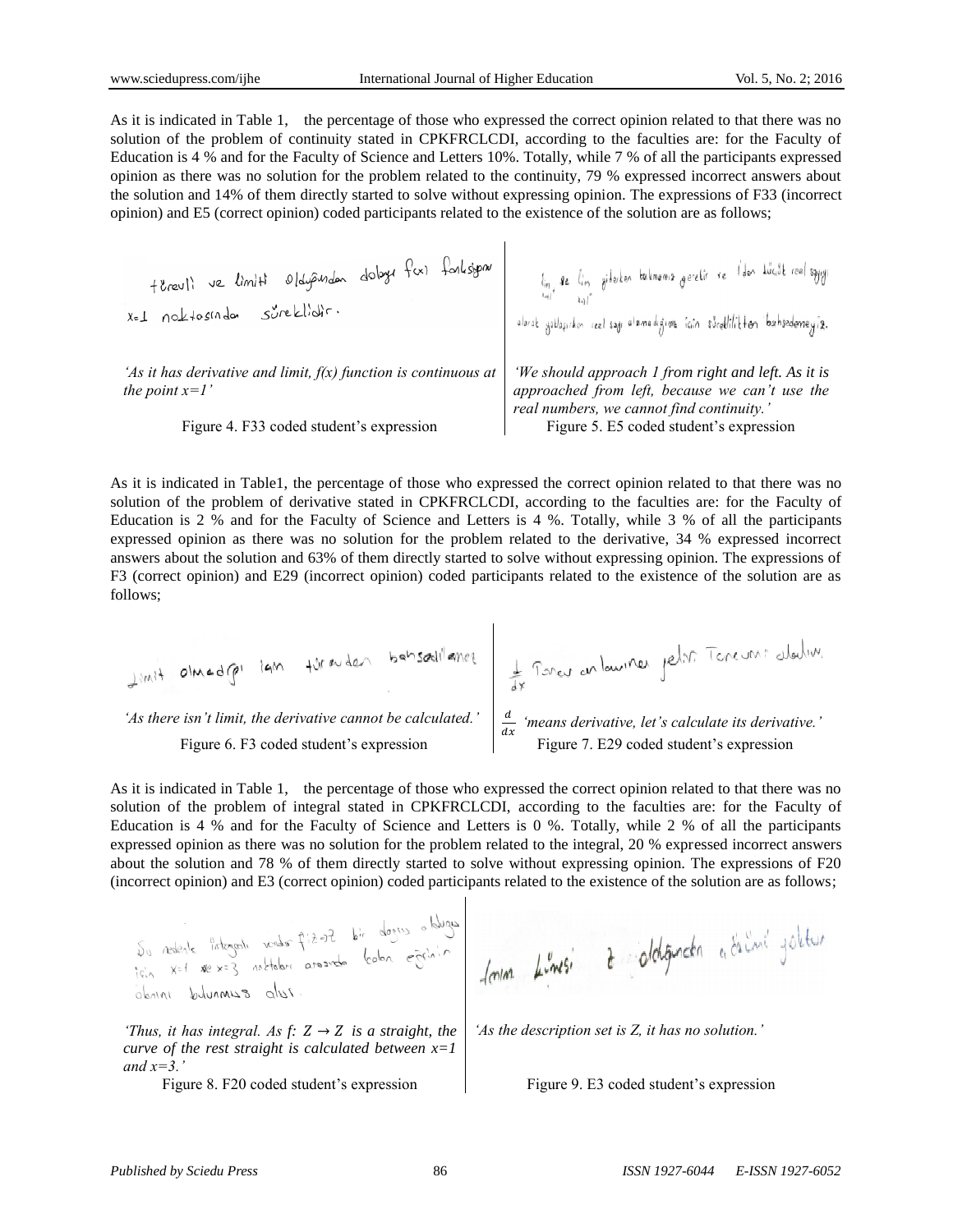*3.2 The Findings Related to the Second Sub-problem; What are the procedural learning levels of students in the department of secondary school mathematics teacher training and the department of mathematics in the faculty of science and letters related to limit, continuity, derivative and integral?*

Within the scope of this sub-problem, the solutions of the participants who started to solve the problems without expressing opinion, 'Does the f function continuous at  $x=1$  point for the function as ' $f: Z \rightarrow Z$  and  $f(x) = 2x +$  $1' \lim_{x\to 1} (2x + 1)'$ ,  $\frac{d}{dx} (2x + 1)'$  and  $\int_1^3 (2x + 1) dx$  $\int_{1}^{5} (2x + 1) dx'$  were examined. The distributions of participants' solutions of the related concept, according to the categories as capability-incapability of solving the problems correctly were indicated in Figure 10.



Figure 10. The distributions of the solutions to the procedural problems by the participants As it is indicated in Figure 10, although, actually, there was no solution for the limit problem stated in CPKFRCLCDI, the percentage of those who could operate during the solving process according to the faculties are: for the Faculty of Education is 92% and for the Faculty of Science and Letters is 89 %. Totally, while 91% of those of the participants who could not express that there was no solution for the relevant problem, could finish the solving in terms of the operations, 4 % made mistakes during the process, 5 % of them did not make any operation. The solutions belong to F47 (operating incorrectly) and E49 (operating correctly) coded participants in terms of the operations are as follows;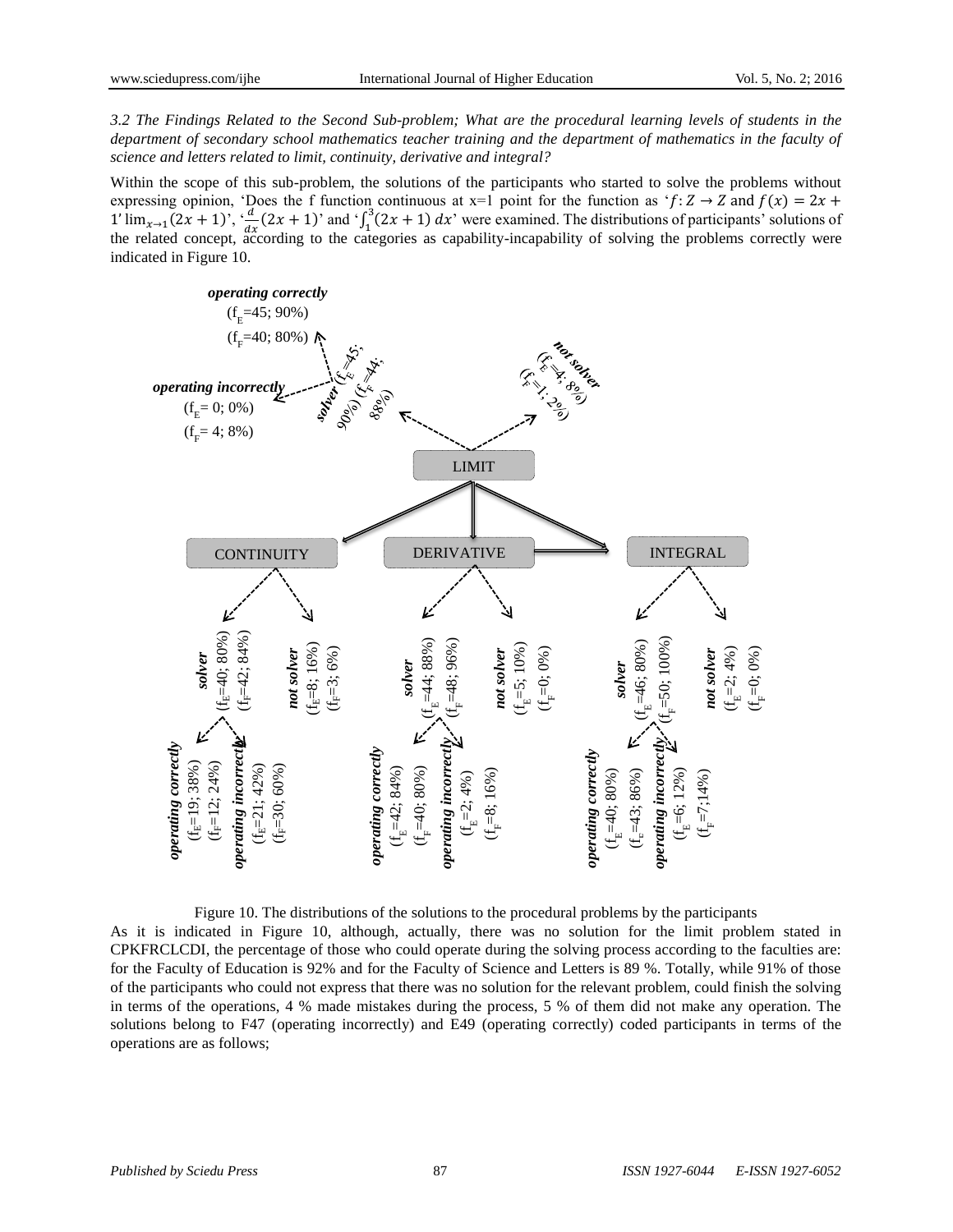$$
\lim_{x \to 1} (2x + 1) = 3
$$
\n
$$
[\text{Im}(x + 1)] = 3
$$
\n
$$
[\text{Im}(x + 1)] = -1
$$
\n
$$
3x + 1 = 1
$$
\n
$$
3x + 1 = 1
$$
\n
$$
3x + 1 = 1
$$
\n
$$
3x + 1 = 1
$$
\n
$$
3x + 1 = 1
$$
\n
$$
3x + 1 = 1
$$
\n
$$
3x + 1 = 1
$$
\n
$$
3x + 1 = 1
$$
\n
$$
3x + 1 = 1
$$
\n
$$
3x + 1 = 1
$$
\n
$$
3x + 1 = 1
$$
\n
$$
3x + 1 = 1
$$
\n
$$
3x + 1 = 1
$$
\n
$$
3x + 1 = 1
$$
\n
$$
3x + 1 = 1
$$
\n
$$
3x + 1 = 1
$$
\n
$$
3x + 1 = 1
$$
\n
$$
3x + 1 = 1
$$
\n
$$
3x + 1 = 1
$$
\n
$$
3x + 1 = 1
$$
\n
$$
3x + 1 = 1
$$
\n
$$
3x + 1 = 1
$$
\n
$$
3x + 1 = 1
$$
\n
$$
3x + 1 = 1
$$
\n
$$
3x + 1 = 1
$$
\n
$$
3x + 1 = 1
$$
\n
$$
3x + 1 = 1
$$
\n
$$
3x + 1 = 1
$$
\n
$$
3x + 1 = 1
$$
\n
$$
3x + 1 = 1
$$
\n
$$
3x + 1 = 1
$$
\n
$$
3x + 1 = 1
$$
\n
$$
3x + 1 = 1
$$
\n
$$
3x + 1 = 1
$$
\n
$$
3x + 1 = 1
$$
\n
$$
3x + 1 = 1
$$
\n
$$
3x + 1 = 1
$$
\n
$$
3x + 1 = 1
$$
\n
$$
3
$$

$$
\frac{1}{2}4 \times 12
$$
\n
$$
\frac{1}{2}4 \times 11
$$
\n
$$
\frac{1}{2}4 \times 11
$$
\n
$$
\frac{1}{2}4 \times 11
$$
\n
$$
\frac{1}{2}4 \times 11
$$
\n
$$
\frac{1}{2}4 \times 11
$$
\n
$$
\frac{1}{2}4 \times 11
$$
\n
$$
\frac{1}{2}4 \times 11
$$
\n
$$
\frac{1}{2}4 \times 11
$$
\n
$$
\frac{1}{2}4 \times 11
$$
\n
$$
\frac{1}{2}4 \times 11
$$
\n
$$
\frac{1}{2}4 \times 11
$$
\n
$$
\frac{1}{2}4 \times 11
$$
\n
$$
\frac{1}{2}4 \times 11
$$
\n
$$
\frac{1}{2}4 \times 11
$$
\n
$$
\frac{1}{2}4 \times 11
$$
\n
$$
\frac{1}{2}4 \times 11
$$
\n
$$
\frac{1}{2}4 \times 11
$$
\n
$$
\frac{1}{2}4 \times 11
$$
\n
$$
\frac{1}{2}4 \times 11
$$
\n
$$
\frac{1}{2}4 \times 11
$$
\n
$$
\frac{1}{2}4 \times 11
$$
\n
$$
\frac{1}{2}4 \times 11
$$
\n
$$
\frac{1}{2}4 \times 11
$$
\n
$$
\frac{1}{2}4 \times 11
$$
\n
$$
\frac{1}{2}4 \times 11
$$
\n
$$
\frac{1}{2}4 \times 11
$$
\n
$$
\frac{1}{2}4 \times 11
$$
\n
$$
\frac{1}{2}4 \times 11
$$
\n
$$
\frac{1}{2}4 \times 11
$$
\n
$$
\frac{1}{2}4 \times 11
$$
\n
$$
\frac{1}{2}4 \times 11
$$
\n
$$
\frac{1}{2}4 \times 11
$$
\n
$$
\frac{1}{2}4 \times 11
$$
\n
$$
\frac{1}{2}4 \times 1
$$

*'It has no limit' 'as it is approached from the right and left, it is 3x-1, so it has no limit'*

# Figure 11. F47 coded student's solution Figure 12. E24 coded student's solution

*'As limit means approaching, as a value for x is given to Z, then approach the same value.'*

As it is indicated in Figure 10, although, actually, there was no solution for the continuity problem stated in CPKFRCLCDI, the percentage of those who could operate during the solving process according to the faculties are: for the Faculty of Education is 39 % and for the Faculty of Science and Letters is 26 %. Totally, while 33% of those of the participants who could not express that there was no solution for the relevant problem, they could finish the solving in terms of the operations, 55 % made mistakes during the process, 12 % of them did not make any operation. The solutions belong to F39 (operating correctly) and E22 (operating incorrectly) coded participants in terms of the operations are as follows;

$$
\lim_{\substack{x \to x^2 \\ x \to 1^+}} f(x) = \lim_{x \to x^2} f(x) = f(x_0)
$$
\n
$$
\lim_{\substack{x \to 1^+ \\ x \to 1^-}} 2x + 1 = 3
$$
\n
$$
\lim_{x \to 1^-} 2x + 1 = 3
$$
\n
$$
\lim_{x \to 1^-} 2x + 1 = 3
$$
\n
$$
\lim_{x \to 1^-} 2x + 1 = 3
$$
\n
$$
\lim_{x \to 1^-} 2x + 1 = 3
$$
\n
$$
\lim_{x \to 1^-} 2x + 1 = 3
$$
\n
$$
\lim_{x \to 1^-} 2x + 1 = 3
$$
\n
$$
\lim_{x \to 1^-} 2x + 1 = 3
$$
\n
$$
\lim_{x \to 1^-} 3 = 3 \text{ it is continuous'}
$$

# Figure 13. F39 coded student's solution Figure 14. E22 coded student's solution

As it is indicated in Figure 10, although, actually, there was no solution for the derivative problem stated in CPKFRCLCDI, the percentage of those who could operate during the solving process according to the faculties are: for the Faculty of Education is 86 % and for the Faculty of Science and Letters is 83 %. Totally, while 85% of those of the participants who could not express that there was no solution for the relevant problem, could finish the solving in terms of the operations, 10 % made mistakes during the process, 5 % of them did not make any operation. The solutions belong to F30 (operating incorrectly) and E29 (operating correctly) coded participants on account of the operation are as follows;

 $\mathbf{I}$ 

$$
\frac{d}{dx}(2x+1) = (2x+1)' = 2 \quad (2x+1)
$$
\n
$$
\frac{d}{dx}(2x+1) = \frac{1}{2x}
$$
\n
$$
(2x+1)' = \frac{1}{2x}
$$

*'means derivative. Let's calculate its derivative.'* Figure 15. F30 coded student's solution Figure 16. E29 coded student's solution

As it is indicated in Figure 10, although, actually, there was no solution for the integral problem stated in CPKFRCLCDI, the percentage of those who could operate during the solving process according to the faculties are: for the Faculty of Education is 83 % and for the Faculty of Science and Letters 86 %. Totally, while 85 % of those of the participants who could not express that there was no solution for the relevant problem, could finish the solving in terms of the operations, 13 % made mistakes during the process, 2 % of them did not make any operation. The solutions belong to F12 (operating correctly) and E20 (operating incorrectly) coded participants on account of the operation are as follows;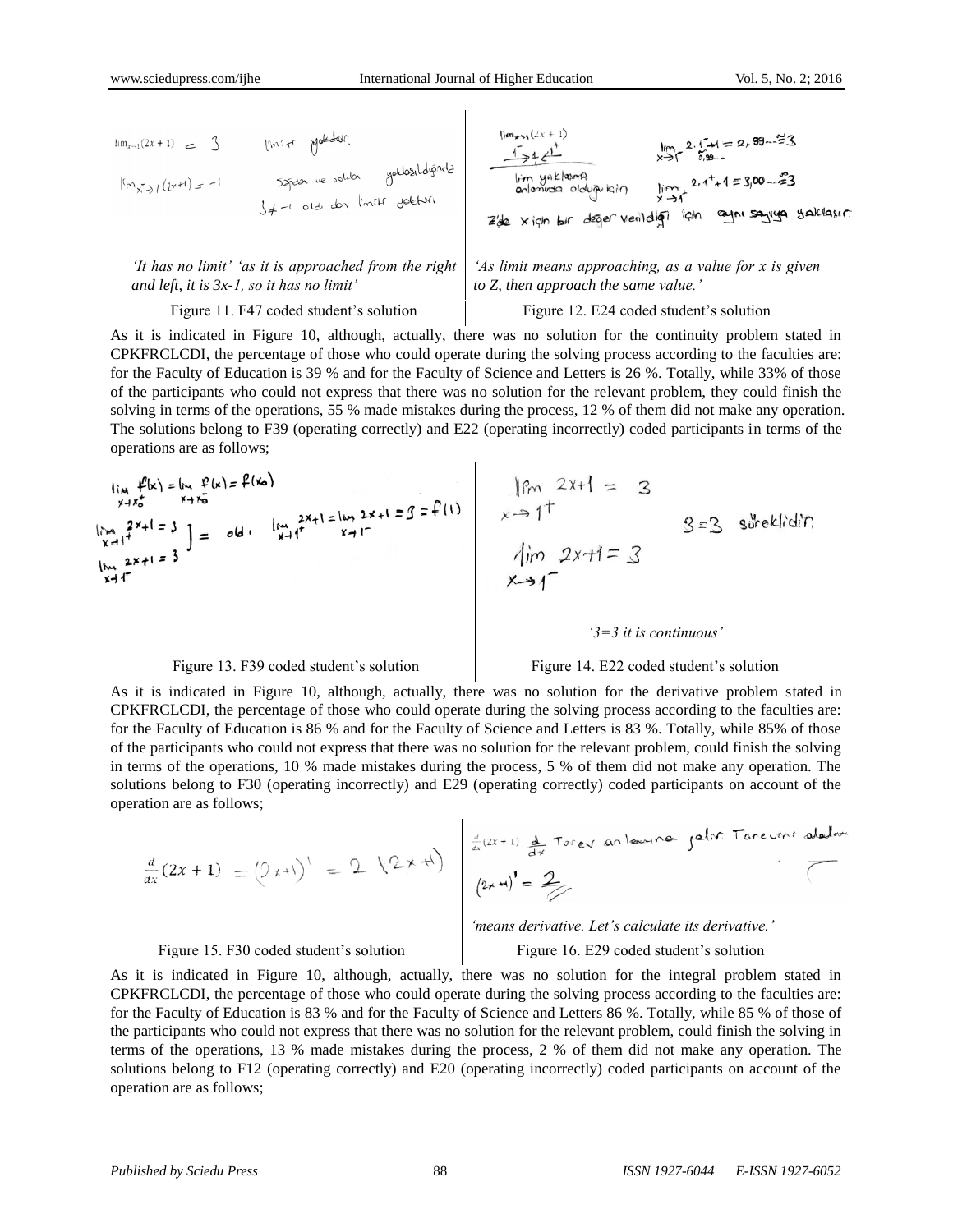$$
\int_1^3 (2x+1) dx = x^2 + x \int_1^3 = 12 - 2 = 10
$$

$$
\frac{\int_1^3 (2x+1) dx}{\left(2 \cdot 3 + 1\right)} - \left(2 \cdot 4 + 1\right)
$$
  

$$
\frac{7}{7} - 3 = 4
$$

Figure 17. F12 coded student's solution Figure 18. E20 coded student's solution

### **4. Results, Discussion and Recommendations**

Within the scope of this study, it was aimed to investigate the hierarchical structure of mathematics emerged in university students' minds, the concepts of limit, continuity, derivative and integral from the perspective of students in the department of secondary school mathematics teacher training and the department of mathematics in the faculty of science and letters, the following results were reached.

It was determined that the participants could not constitute the hierarchical structure of the limit-continuity-derivative-integral concepts conceptually. It was noticed that the participants did not have enough conceptual knowledge of the existence of solving derivative and definite integral problems defined with the help of limit and limit concept. This result reports similarity with the results showing the students have learning difficulties in the concepts of limit, continuity, derivative, integral (Baki and Çekmez, 2012; Biber and Argün, 2015; Cornu, 1991; Davis and Vinner, 1986; Hashemi, Abu, Kashefi, Mokhtar and Rahimi, 2015; Kula and Bukova Güzel, 2015; Özkaya, Işık and Konyalıoğlu, 2014; Sağlam and Bülbül, 2012; Szydlik, 2000; Tall and Vinner, 1981; Tangül, Barak and Özdaş, 2015; Williams, 1991) or misconceptions (Akbulut and Işık, 2005; Baştürk and Dönmez, 2011; Bergthold, 1999; Bezuidenhout, 2001; Cornu, 1991; Davis and Vinner, 1986; Dönmez, 2009; Gray and Tall,1991; Jordaan, 2005; Orton, 1983; Szydlik, 2000; Tall and Vinner, 1981; Tall, 1993; Williams,1989, 1991). As the situation handled in this study for the solutions of relevant concepts originates from the accumulation point, which can be considered as basic, similarly, in the study by Çetin, et al. (2012), it was pointed out that the students did not understand this concept at all. As it is investigated within the scope of the faculties, it can be expressed that the participants from the faculty of education have more knowledge on this topic than the students from the faculty of science and letters.

As it is analysed in terms of procedural knowledge, it was noticed that the operational steps to be applied in solving the problems related to limit, derivative and definite integral were obtained by most of the students, but almost half of the students have not the procedural acquisitions of the continuity. This result, which is related to integral concept, shows similarity with the result by Oberg (2000) reporting the participants are able to use algorithms in solving a definite integral, which is given as algebraically.

As it is compared in terms of the procedures, it can be expressed that there is no difference between the participants from the faculty of education and the participants from the faculty of science and letters.

As these results gathered, briefly, it was determined that the participants were not able to learn the concepts of limit-continuity-derivative-integral conceptually. Although the students could not form the hierarchical structure among the concepts in their minds, it was noticed that they were able to learn the procedural knowledge related to each concepts independently. Within the lights of these results, it is realised that the hierarchical structure of mathematics within the scope of certain concepts was not formed in mind by most of the participants.

From these results, it is recommended to the teachers that, in solving problems related to these concepts, one of the examples should be placed, in a way, to make the students realize the identifiability of these concepts depending on the studied set. Furthermore, it is thought that the acquisition of this awareness even for other concepts can contribute to form the hierarchical structure of mathematics in students' minds accurately.

### **References**

- Akbulut, K., & Işık, A. (2005). Investigation of effectiveness of interactive teaching strategy on understanding of limit concept and encountered misconceptions in this process. *Kastamonu Education Journal, 13*(2), 497-512.
- Baki, M. and Çekmez, E. (2012). Prospective elementary mathematics teachers understandings about the formal definition of limit. *Turkish Journal of Computer and Mathematics Education, 3*(2), 81-98.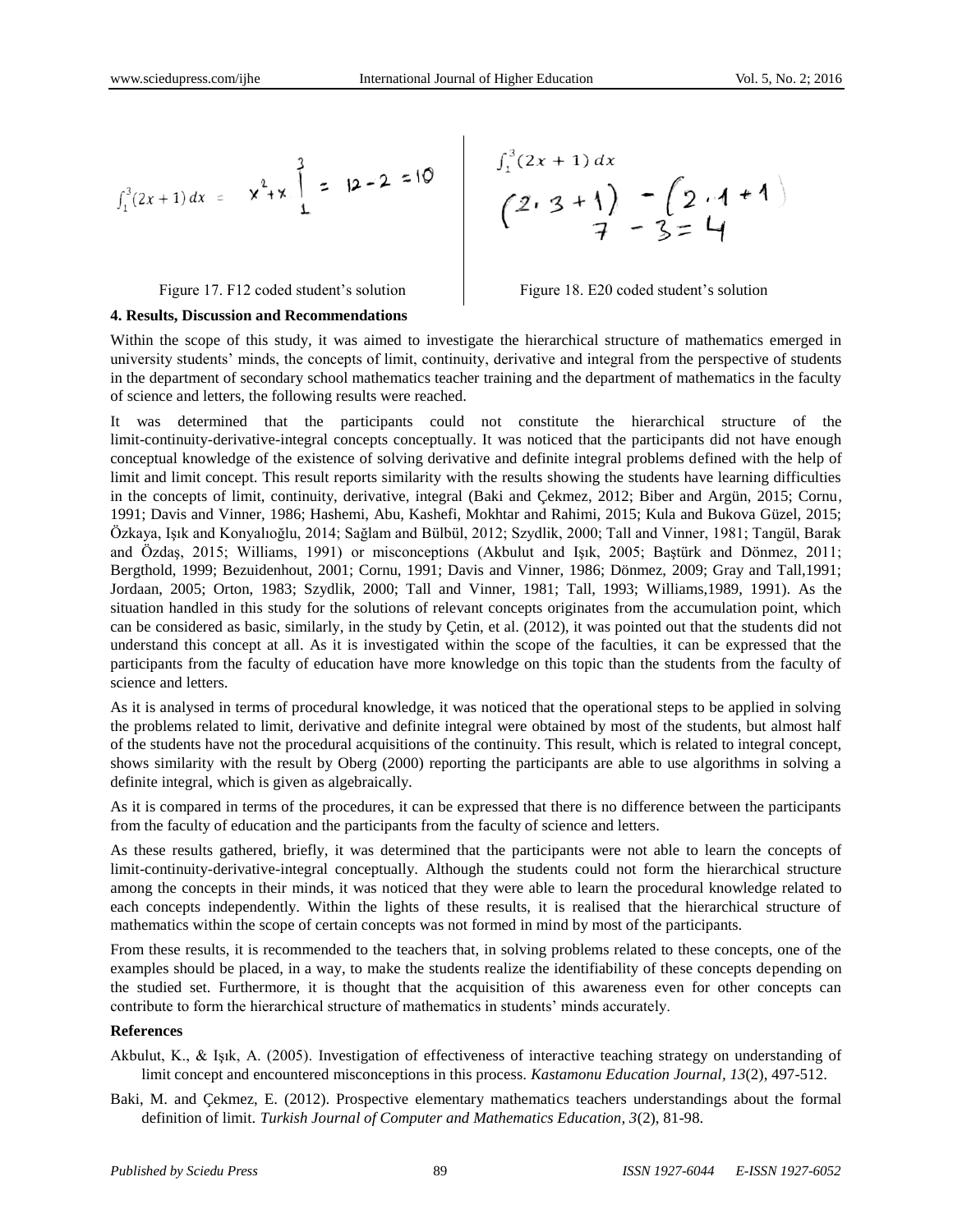Balcı, M. (1997). *Matematik analiz cilt II (Calculus II)*. Ankara: Balcı Yayınları.

- Baştürk, S., & Dönmez, G. (2011). Mathematics student teachers' misconceptions on the limit and continuity concepts. *Necatibey Faculty of Education Electronic Journal of Science and Mathematics Education, 5*(1), 225-249.
- Bekdemir, M., & Işık, A. (2007). Evaluation of conceptual knowledge and procedural knowledge on algebra area of elementary school students. *The Eurasian Journal of Educational Research, 28*, 9-18.
- Bergthold, T.A. (1999). *Patterns of analytical thinking and knowledge use in students' early understanding of the limit concept*. Unpublished Doctoral Dissertation, University of Oklahama, Oklahama.
- Bezuidenhout, J. (2001). Limits and continuty: some conceptions of first-year students. *International Journal of Mathematics Education in Science and Techonolgy, 32*(4), 487-500. http://dx.doi.org/10.1080/00207390010022590
- Biber, A. Ç. and Argün, Z. (2015). The relations between concept knowledge related to the limits concepts in one and two variables functions of mathematics teachers candidates. Bartin University Journal of Faculty of Education, 4(2), 501-515[. http://dx.doi.org/1](http://dx.doi.org/10.1007/BF00410540)0.14686/buefad.26967
- Bogdan, R. C., & Biklen, S. K. (2007). *Qualitative research for education: an introduction to theory and methods* (5th ed.). USA: Pearson Education, Inc.
- Cornu, B. (1991). Limits. In D. Tall (Ed), *Advanced mathematical thinking* (153-166). Dordrect, The Netherlands: Kluwer Academic.
- Çetin, F.Ö., Dane, A., & Bekdemir, M. (2012). A concept of "accumulation point" and its usage. *Necatibey Faculty of Education Electronic Journal of Science and Mathematics Education, 6*(2), 217-233.
- Davis, R. B., & Vinner, S. (1986). The notion of limit; some seemingly an avoidable misconception stages, J*. Math. Behav., 5*, 281–303.
- Dönmez, G. (2009). *Assessment of pre- service mathematics teachers? pedagogical content knowledge about limit and continuity*. Unpublished Master Dissertation, Marmara Univesrity.
- Gray, E. M., & Tall, D. O., (1991). *Duality, Ambiguity and flexibility in successful mathematical thinking*, Proceedings of PME XIII, Assisi, 2, 72-79.
- Hashemi, N., Abu, M. S., Kashefi, H., Mokhtar, M., & Rahimi, K. (2015). Designing learning strategy to improve undergraduate students' problem solving in derivatives and integrals: a conceptual framework. *EURASIA Journal Of Mathematics, Science & Technology Education, 11*(2), 227-238. http://dx.doi.org/10.12973/eurasia.2015.1318a
- Hiebert, J., & Lefevre, P. (1986). *Conceptual and procedural knowledge in mathematics: An introductory analysis* (pp. 1-27). Hillsdale, NJ: Lawrence Erlbaum Associates, Inc.
- Jordaan, T. (2005). *Misconceptions of the limit concept in a mathematics course for engineering students*. Unpublished Master of Science Dissertation, University of South Africa.
- Kandemir, M. (2004). The permanent concepts in mathematics. *Kastamonu Education Journal,12*(2), 397-416.
- Kula, S. & Bukova Güzel, E. (2015). Reflections of Mathematics Student Teachers' Knowledge Related to the Purposes of the Curriculum on Their Limit Teaching. *Journal of Theoretical Educational Science, 8*(1), 28-49. <http://dx.doi.org/10.5578/keg.8758>
- McMillan, J. H. (2000). *Educational research fundamentals for the consumer*. USA: Longman.
- Nesbit, T. (1996). What counts? Mathematics education for adults. *Adult Basic Education, 6*(2), 69-83.
- Oberg, T.D. (2000). *An investigation of undergraduate calculus students conceptual understanding of the definite integral*. Unpublished PhD Dissertation, University of Montana.
- Orton, A. (1983). Students' understanding of differentiation. *Educational Studies in Mathematics, 14*(3), 235-250. <http://dx.doi.org/10.1007/BF00410540>
- Özdemir, H. B. (2000). Matematik öğretimde tanım, terim ve sembollerin önemi, H.Ü. Fen Bilimleri Eğitimi Kongresi Sempozyumu, 19–20 September, İzmir, 647–649.